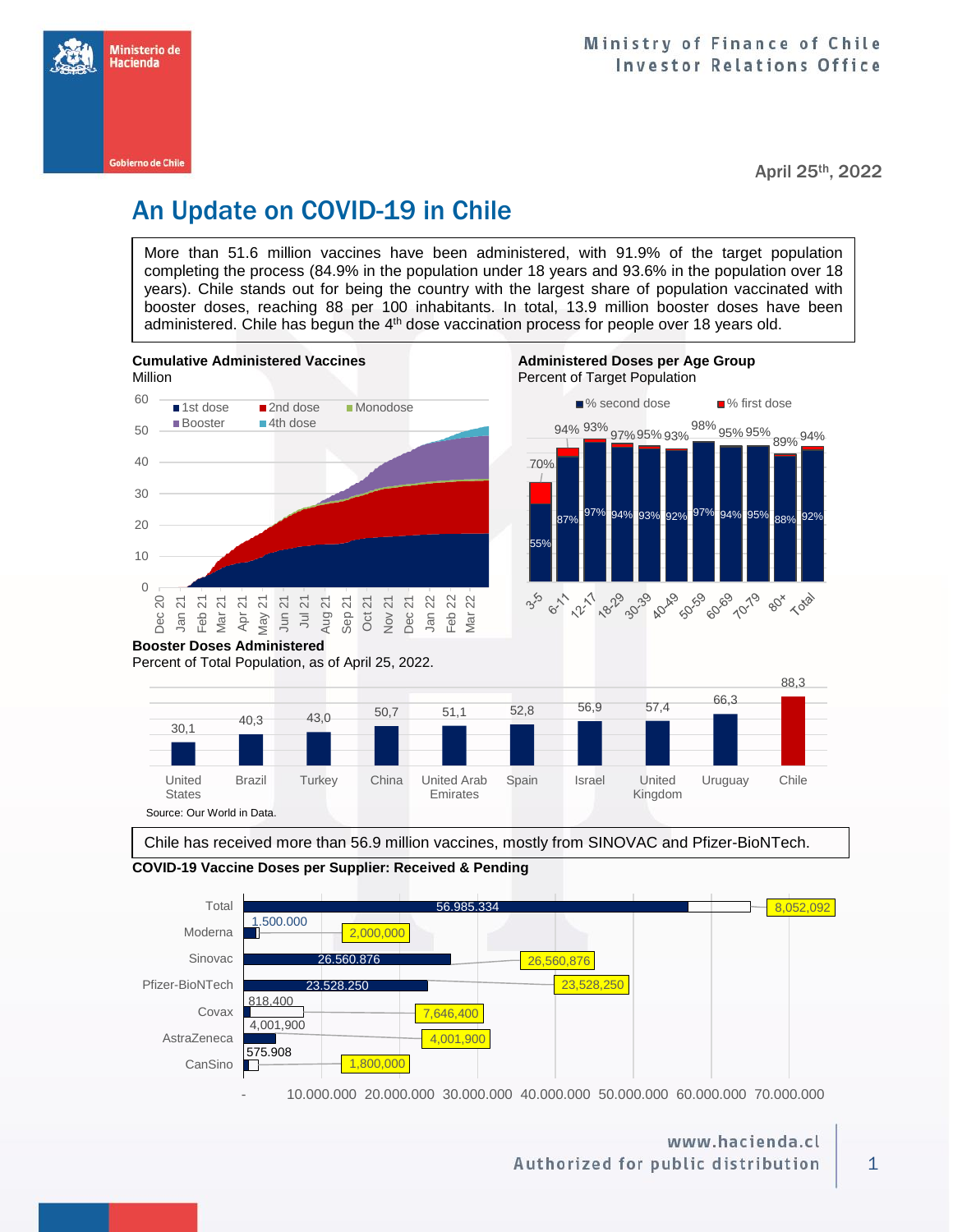# Ministry of Finance of Chile **Investor Relations Office**

April 25th, 2022

During last weeks cases have been decreasing as well PCR test positivity rates. ICU occupancy levels, deaths and hospital capacity remain at moderate levels.

## **COVID-19 Cases in Chile PCR Test Positivity Rate**

People (thousands), Data through April 17<sup>th</sup>.

# . Data through April 17<sup>th</sup>.



From April 14, 2022, the Chilean government updated the plan step by step, considering three types of health impact phases: low, medium and high. Thus, the sanitary restrictions in border controls have been relaxed.

### **Share of Population per Phase <b>Nationwide Mobility Nationwide Mobility** People, Data through April 24<sup>th</sup>

Percent deviation with respect to pre-Covid levels